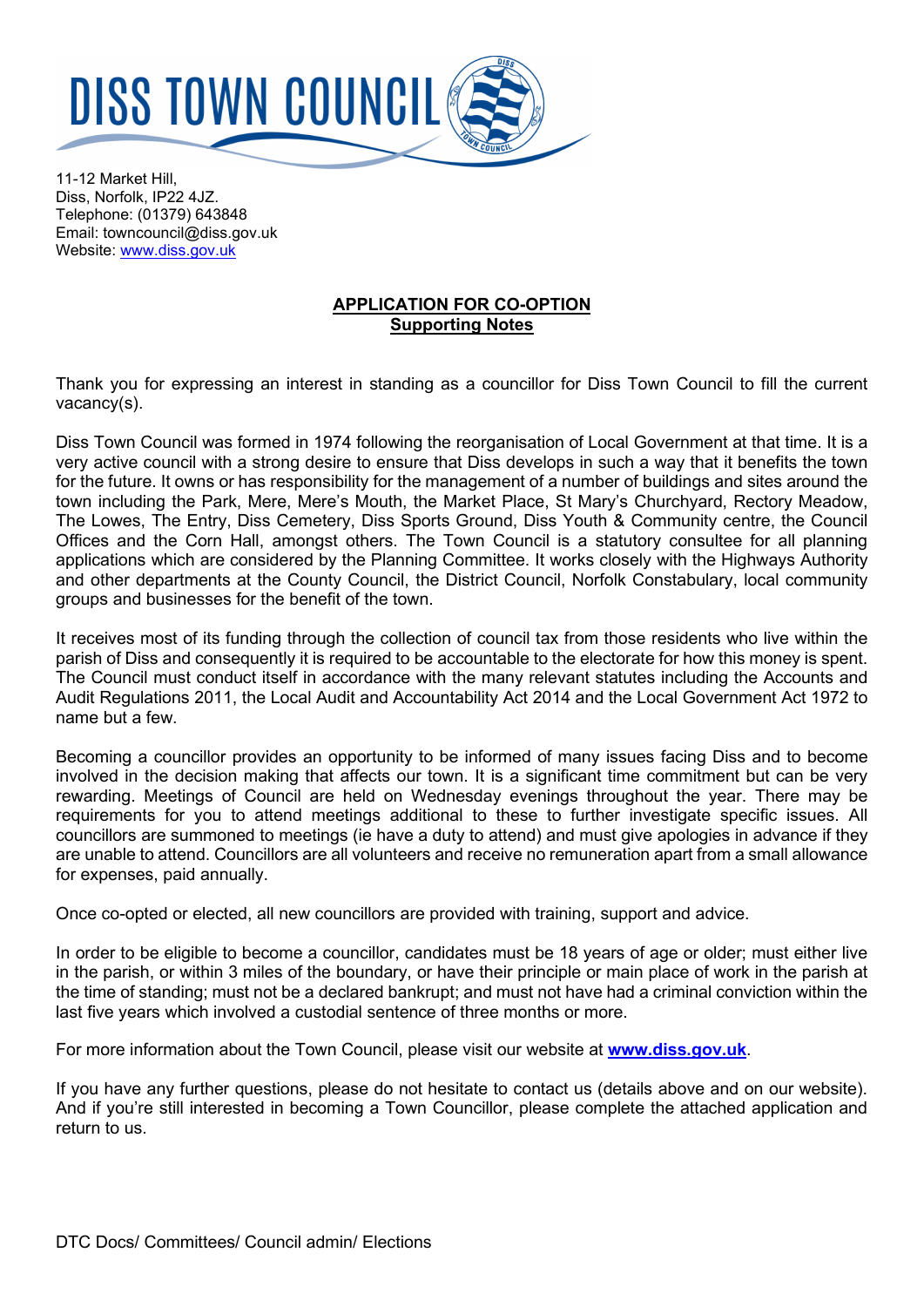

11-12 Market Hill, Diss, Norfolk, IP22 4JZ. Telephone and Fax: (01379) 643848 Email: towncouncil@diss.gov.uk Website: www.diss.gov.uk

# **APPLICATION FOR CO-OPTION**

| 2. Please provide a brief description of the nature of your employment throughout your working life and<br>any skills, training or experience you have which may be useful to the Council: |
|--------------------------------------------------------------------------------------------------------------------------------------------------------------------------------------------|
|                                                                                                                                                                                            |
|                                                                                                                                                                                            |
|                                                                                                                                                                                            |
|                                                                                                                                                                                            |
| 3. Please explain your interest in Diss and why you would be interested in becoming a Councillor:                                                                                          |
|                                                                                                                                                                                            |
|                                                                                                                                                                                            |
|                                                                                                                                                                                            |
|                                                                                                                                                                                            |
|                                                                                                                                                                                            |
|                                                                                                                                                                                            |
|                                                                                                                                                                                            |
|                                                                                                                                                                                            |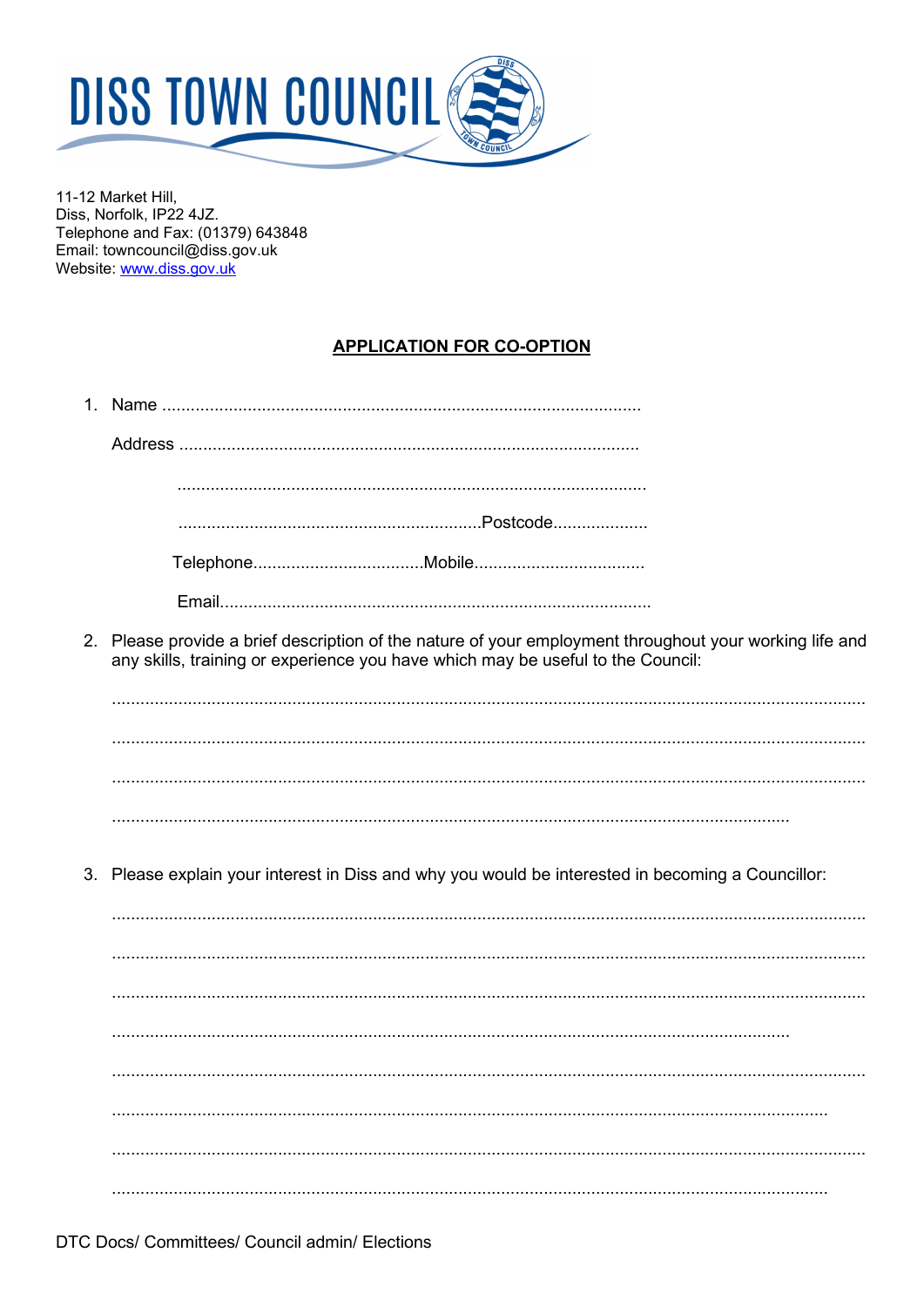4. Please list any other voluntary or community work that you are currently or have previously been involved in:

............................................................................................................................................................... ............................................................................................................................................................... ............................................................................................................................................................... ...............................................................................................................................................

5. Please provide any other information that you feel may be of interest to the Council in considering your application for co-option:

............................................................................................................................................................... ............................................................................................................................................................... ............................................................................................................................................................... ...............................................................................................................................................

Please also complete the nomination papers attached and arrange for two current members of Council to propose and second your application.

Thank you for taking the time to complete this application form. Once received, applications for co-option are usually considered at the next meeting of Full Council. You are welcome to attend this meeting (all meetings of Council are open to the public) and if co-opted will be invited to join members at the table. Meetings of Full Council are formal.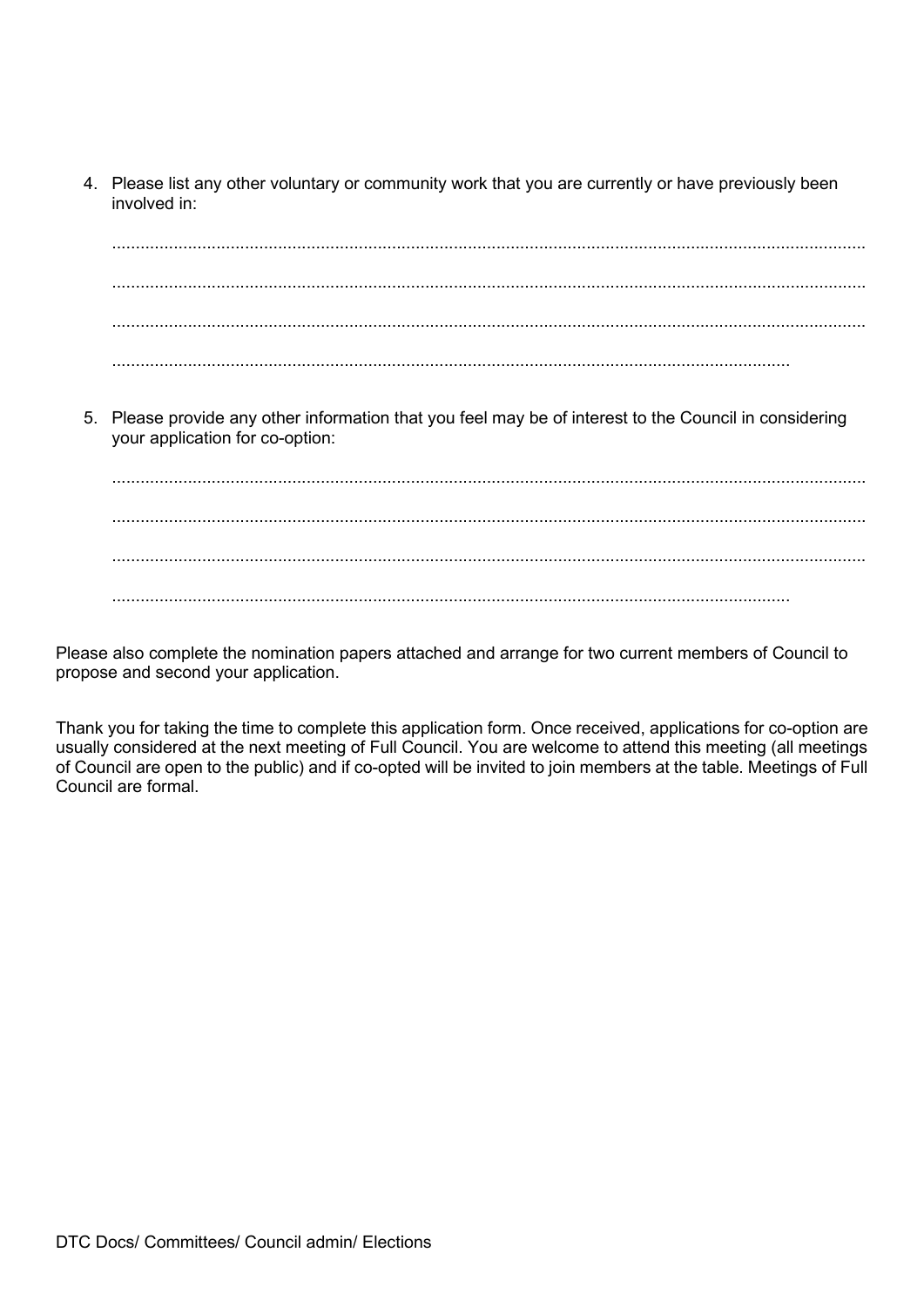

# **CO-OPTION OF A TOWN COUNCILLOR**

# **NOMINATION PAPER**

I would like to be considered for co-option as a Councillor with Diss Town Council. I understand that I must seek nomination by two existing town councillors (one to nominate me and one to second the nomination). The period of service is from the date of co-option to the next local government parish elections or until you stand-down or are no longer eligible to hold the office of councillor.

#### **CANDIDATE**

| <b>Surname</b>                       |                                        |
|--------------------------------------|----------------------------------------|
| Other names in full                  |                                        |
|                                      |                                        |
| Title (please delete as appropriate) | Mr / Mrs / Miss / Other (please state) |
| Home address in full                 |                                        |
|                                      |                                        |
|                                      |                                        |
|                                      | Postcode:                              |

| <b>PROPOSER</b>                                                                                    |                                                          |  |  |  |
|----------------------------------------------------------------------------------------------------|----------------------------------------------------------|--|--|--|
|                                                                                                    | (print name) being a serving Member of Diss Town Council |  |  |  |
| do hereby PROPOSE the above-named individual for the vacancy of councillor with Diss Town Council. |                                                          |  |  |  |
|                                                                                                    |                                                          |  |  |  |
|                                                                                                    |                                                          |  |  |  |
| Signed                                                                                             | Date                                                     |  |  |  |
|                                                                                                    |                                                          |  |  |  |
| <b>SECONDER</b>                                                                                    |                                                          |  |  |  |
|                                                                                                    | (print name) being a serving Member of Diss Town Council |  |  |  |
| do hereby SECOND the proposal for the above-named individual to be co-opted to fill the vacancy of |                                                          |  |  |  |
| councillor with Diss Town Council.                                                                 |                                                          |  |  |  |
|                                                                                                    |                                                          |  |  |  |
|                                                                                                    |                                                          |  |  |  |
|                                                                                                    |                                                          |  |  |  |
|                                                                                                    |                                                          |  |  |  |
| Signed                                                                                             | Date                                                     |  |  |  |

**Nomination papers MUST be delivered to the Clerk of the Council at the Council Offices, 11-12 Market Hill, Diss, Norfolk, IP22 4JZ by\_\_\_\_\_\_\_\_\_\_\_\_\_\_\_\_\_\_\_\_\_.**

**For office use only No. of Nomination Paper (in order of delivery)** Date Delivered **Hour Delivered Received by:**